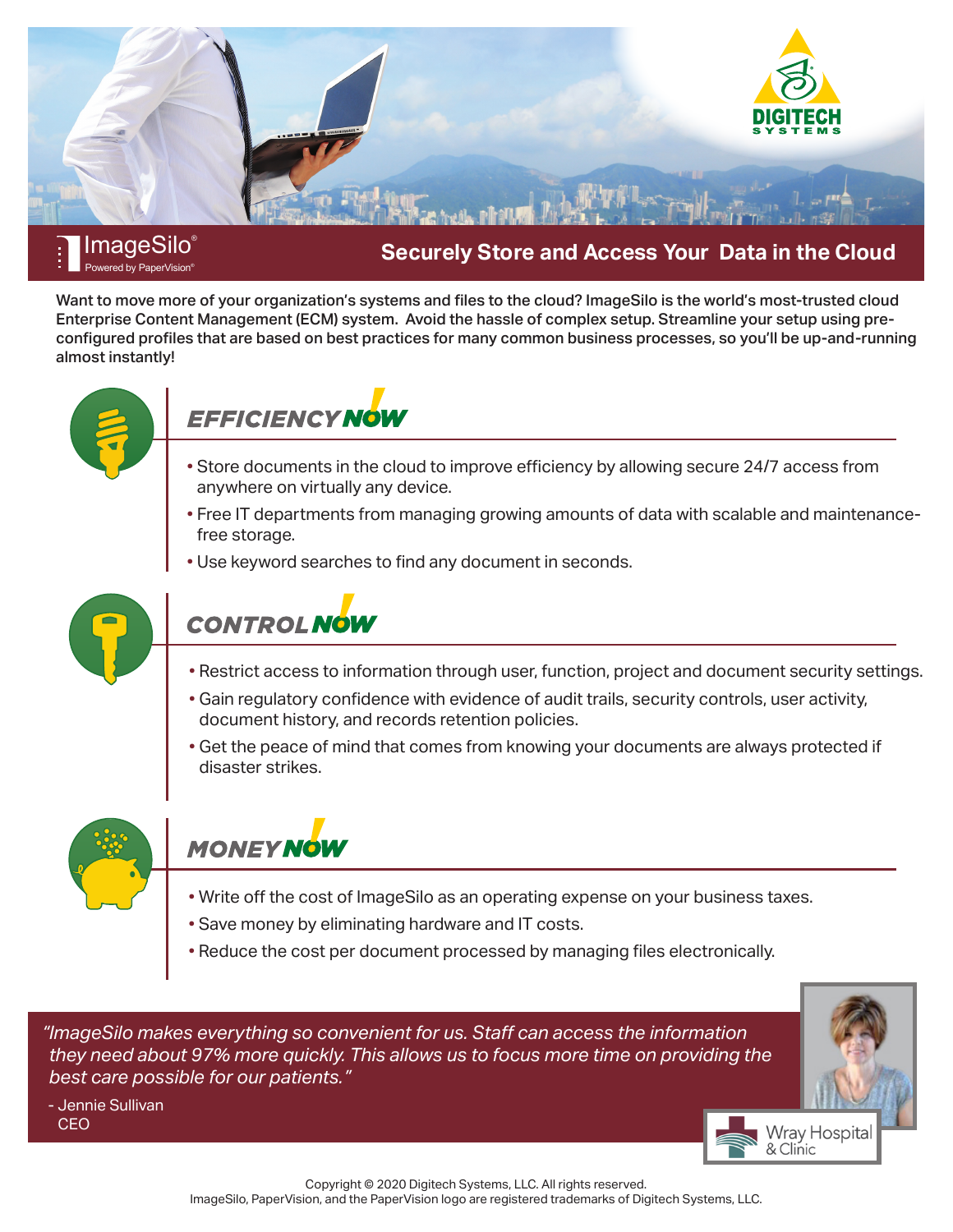

#### **ImageSilo**® Powered by PaperVision<sup>®</sup>

**What Problems Can ImageSilo Solve?**

As IT costs rise, many organizations are moving information onto cloud storage platforms, but simple file storage does not adequately organize or protect information, complicating retrieval and compliance. ImageSilo offers sophisticated organization to improve business efficiencies while maintaining complex security requirements. Best of all, as a cloud service, ImageSilo lowers the overall cost of managing information.



## **Trust THE Industry Leader**

Thousands of organizations have trusted ImageSilo for more than twenty years to manage their critical corporate content. It was the first cloud content management service available and is recognized as the industry-leading service today. ImageSilo offers unparalleled reliability, boasting an uptime of more than 99.9% throughout our history.

## **Protect Sensitive Data**

To ensure users have access to only what they need, ImageSilo has multiple layers of security, including transmission, system, data, and application security. Administrators can lock down private data in compliance with a wide variety of regulations, and automated document retention and destruction policies simplify records storage. Encryption further protects data both during transmission and when stored.



## **Enjoy Economic Freedom with Cloud**

As a cloud-based service, ImageSilo changes the economics of content management. The service allows you to minimize IT burden by outsourcing hardware, software and maintenance costs. No capital expenditure means a tax-deductible operating expense. Plus, unlimited users and data storage means the system automatically adapts as your organization grows.



## **Intelligently Locate Information**

Powerful search allows users to locate virtually any information within seconds, saving countless hours of productivity. Rest assured that you are working on the most current version of a document because powerful check-in/check-out and versioning controls manage content. Access virtually any type of file, including images, Microsoft® Office files, and PDFs within a single system for easy management.



## **Integrate Seamlessly**

Working effortlessly with Microsoft Office, users can upload files directly and control document versions using tool-bars and menus. Sending documents to other systems is as easy as a point-and-click integration module or utilizing the custom APIs. You won't have to leave your line-of-business application to store and retrieve critical data, streamlining business processes and saving operational costs.

## **Enable Automation**

Use workflow to automatically route information through your business processes, while tracking every step and function. Capture information online with an e-form; then kickoff any business process based on the data received. You can even electronically sign documents as needed to keep things moving no matter where you are.



### **Suite Options**

- On-premise ECM PaperVision® Enterprise
- Award-winning enterprise capture PaperVision® Capture
- Patented forms processing PaperVision® Forms Magic™ Technology
- Automated business processes PaperVision® Enterprise WorkFlow

• Print stream processing – PaperVision® Enterprise Report Management

• Professional Services are available to help you design and implement your entire ECM system.

#### **For a complete product listing and technical information, please visit: www.digitechsystems.com or call toll free 866.374.3569**

Copyright © 2020 Digitech Systems, LLC. All rights reserved.

ImageSilo, PaperVision, the PaperVision logo, and Any Document, Anywhere, Anytime are registered trademarks of Digitech Systems, LLC.

Forms Magic is a trademark of Digitech Systems, LLC.

Microsoft is a registered trademark of Microsoft Corporation in the US and other countries.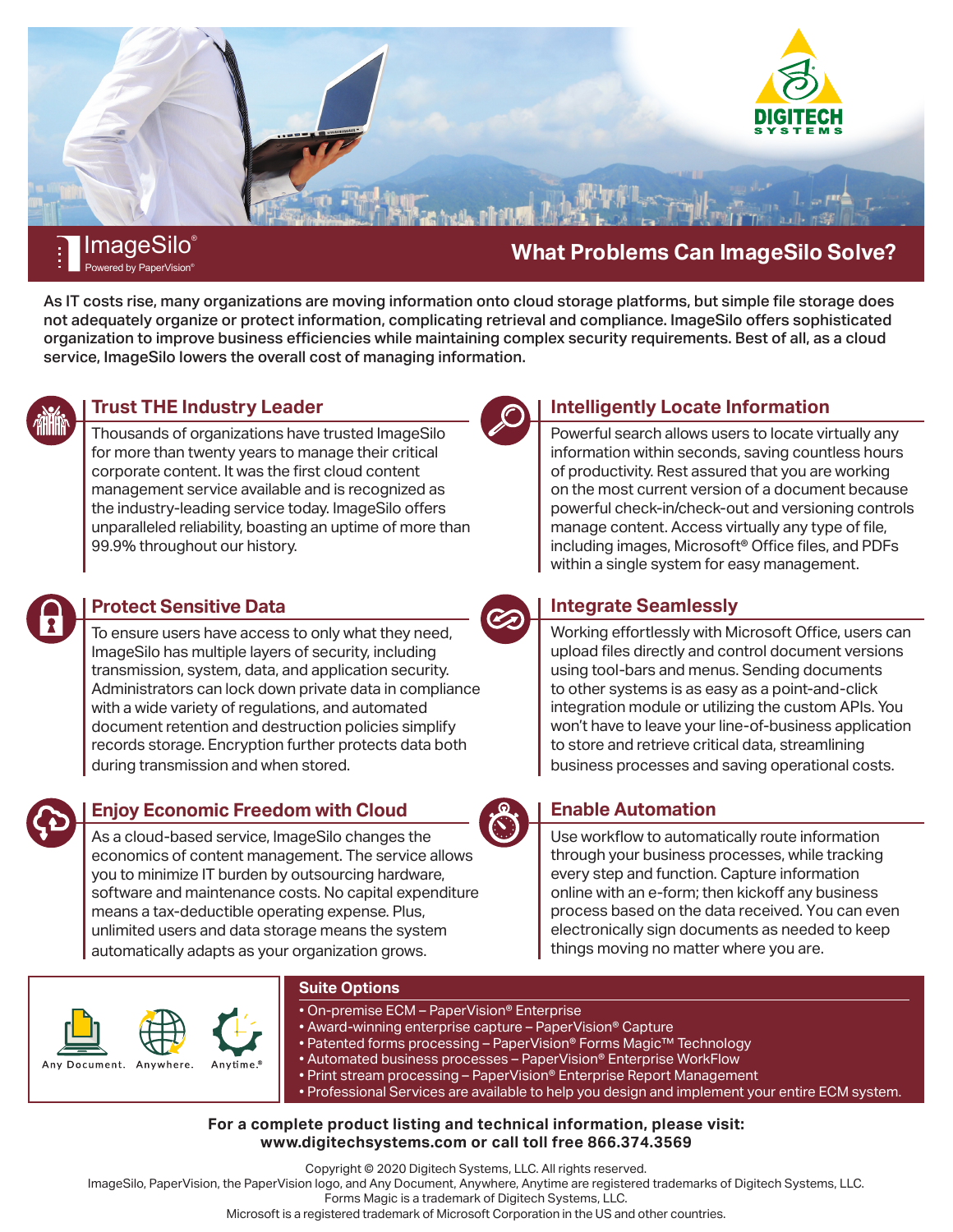

### **SYSTEM OVERVIEW**

Powered by PaperVision®

Unlimited access to documents anywhere, anytime, on virtually any device

Unlimited projects allow you to group documents to meet increasing information management needs

Unlimited users allow access for every employee or customer

99.9% uptime guarantee ensures data is always available System complies with General Data Protection Regulation

(GDPR)

Digitech Systems is SOC 2 Type 2 certified

Data centers are compliant with the requirements of the American Institute of Certified Public Accountants (AICPA) Dedicated import servers are available to facilitate massive

data uploads

A cloud system means no capital expenditure for system implementation and a tax-deductible operating expense for organizations

Users can search, upload, scan, or view the folders of any project, access E-Forms, and destruction lists, see worksteps waiting, and view recent or favorite items directly from the home screen

ImageSilo mobile app for iOS and Android, available in the Apple App Store and Google Play Store, delivers a fullfeatured, device-optimized experience.

ImageSilo Administration Console provides access to all administrative functions

Administrators can create, manage, print, email, and export e-forms as PDFs and require an electronic signature for any document

Web application enables secure access to manage your corporate information on virtually any device without requiring software installation

ImageSilo client provides the optimal experience for Microsoft Windows users by offering the functionality found in the web application and more on a desktop

Store and retrieve any file type, including images, Microsoft Office files, and PDFs

Extensive full-text search capabilities support stemming, phonic, fuzzy, synonym, Boolean, natural language, and variable term weighting search options

## **Technical Specifications**

Versioning and check-in/check-out functions include detailed audit tracking and simplified roll-back processes

Extensive reporting capabilities provide detailed audits trails and track user productivity and utilization, including workflow status and history, records retention, and destruction activities Annotations allow specific users to hide information within a document, or to add textual notes

Document associations link related documents across multiple projects and allow users to easily locate them from a single document

Automation Services automates the importing of documents, backup processing, maintenance queue items, and migration jobs

Share Document allows external users limited access to specific documents via a secure link

Solution Profiles are pre-built configurations that are based on best practices for many common business processes. With just the click of a button, projects, workflows, e-forms, security groups, users, document associations, records retention policies, and even security rights are created Instant upgrades are performed by Digitech Systems, freeing

IT resources from system maintenance

Complete, detailed online help and electronic product manuals are included to get you started quickly

Toll-free, legendary technical support is eager to assist with any questions you may have

#### **SECURITY**

Searchable security logs allow administrators to target specific actions, users, dates or search values to monitor activity

All Digitech Systems administrators and engineers are thoroughly screened and are subject to background checks All Digitech Systems administrators use dedicated, secure machines

All Digitech Systems administrators follow strict password security guidelines, including password complexity, password expiration, and multi-factor user authentication technology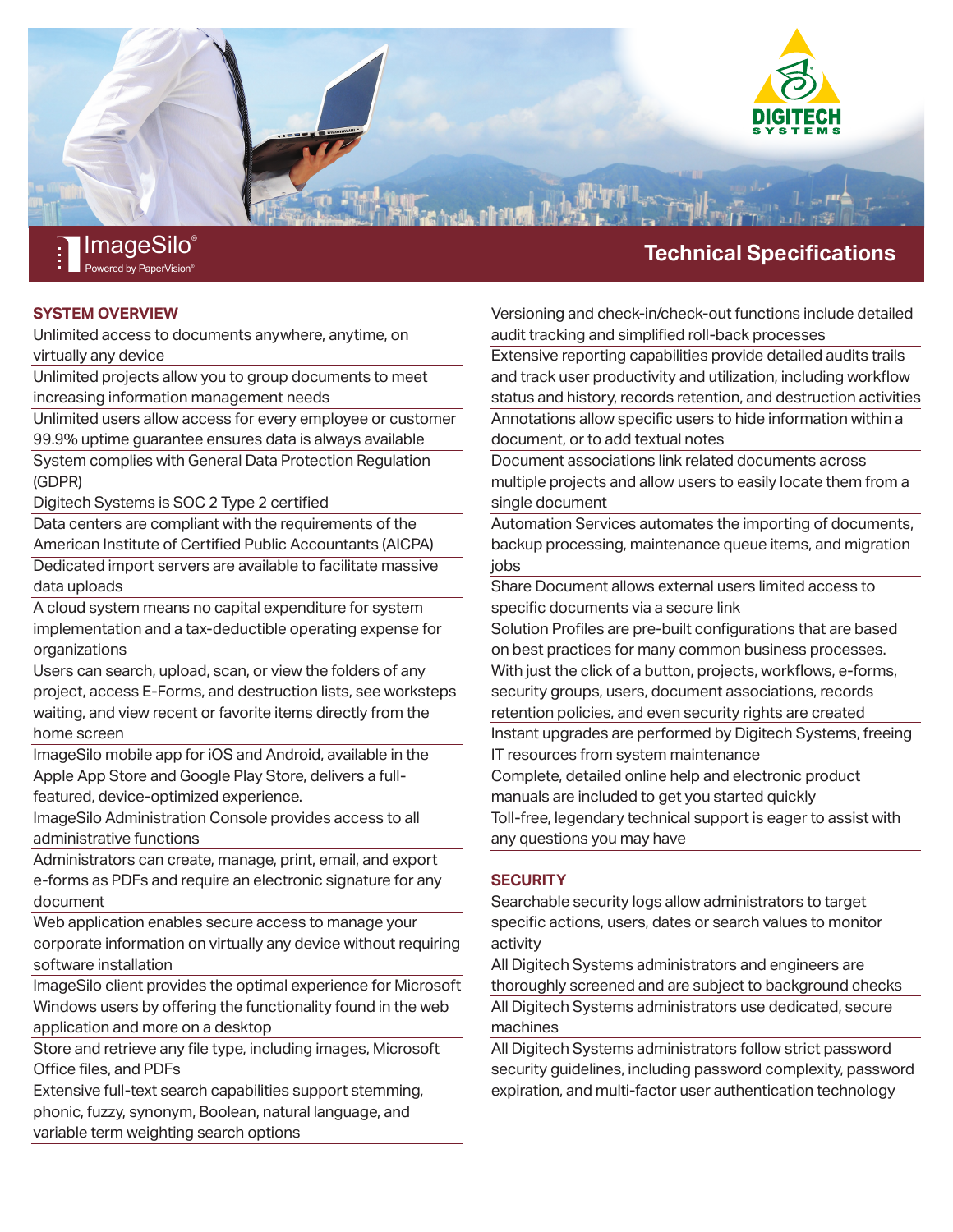

#### **SYSTEM AND NETWORK SECURITY**

Powered by PaperVision®

All systems are maintained on a closed network that allows no outbound connectivity

All systems are monitored 24 hours per day, seven days per week, 365 days per year

Multi-layer firewalls limit traffic to pre-defined ports and protocols for all inbound and inter-process communications Intrusion-detection technology monitors all system access and third-party vulnerability scans are routinely performed

#### **TRANSMISSION SECURITY**

Caching routines ensure stored data is never exposed to the public network

Transport Layer Security (TLS) encryption of all network communications ensuring data and email transmission security

Secure FTP (FTP Explicit Security) is available for bulk data transfer

#### **APPLICATION SECURITY**

AES 256-bit encryption occurs during import and when data is stored and transmitted

Session ID encryption ensures that a session cannot be hijacked

Function-level verification is performed for every API call made to PaperVision Enterprise, whether from the application or through the API

Session source persistence and IP address limiting guarantees users can access the system only from authorized locations

Automatic session termination ends a user's session when it sits idle for a defined period of time

Data segregation separates database and document data to ensure one company or department cannot access another's data

Security policy administration tools include account lockouts, password complexity password expiration, login restrictions, MFA requirements, encryption key

assignments, and non-repudiation checks

Multi-factor authentication (MFA) uses apps such as Google Authenticator or Microsoft Authenticator to generate a unique passcode for every login.

#### Perform non-repudiation checks on all documents and emails

Simplify password changes and allow users to reset forgotten passwords

Group-level security assigns a common set of access rights to all users within a group

User-level security defines individual user permissions Project-level security assigns functionality-based security at the project level

Document-level security sets specific security settings for individual documents as soon as they enter the system

Function-level verification controls user rights, such as printing, emailing, exporting, and deleting

Index-level security controls user ability to view and/or edit document index fields

Retention policies can be configured to protect records from destruction during specified time periods, to set up email review notifications, and to automatically purge expired records

#### **SCALABILITY AND RELIABILITY**

Geographically diverse, redundant data centers (each with its own power and networking) protect data from major disasters with no customer impact

Fully redundant web servers, across multiple data centers, automatically add resources to ensure fast response times, even under heavy loads

System architecture with no single point of failure ensures data availability

Backup systems ensure data integrity and reliability

Global DNS network provides unprecedented DNS reliability and response times

Documents are stored across multiple facilities to ensure the integrity and availability of data